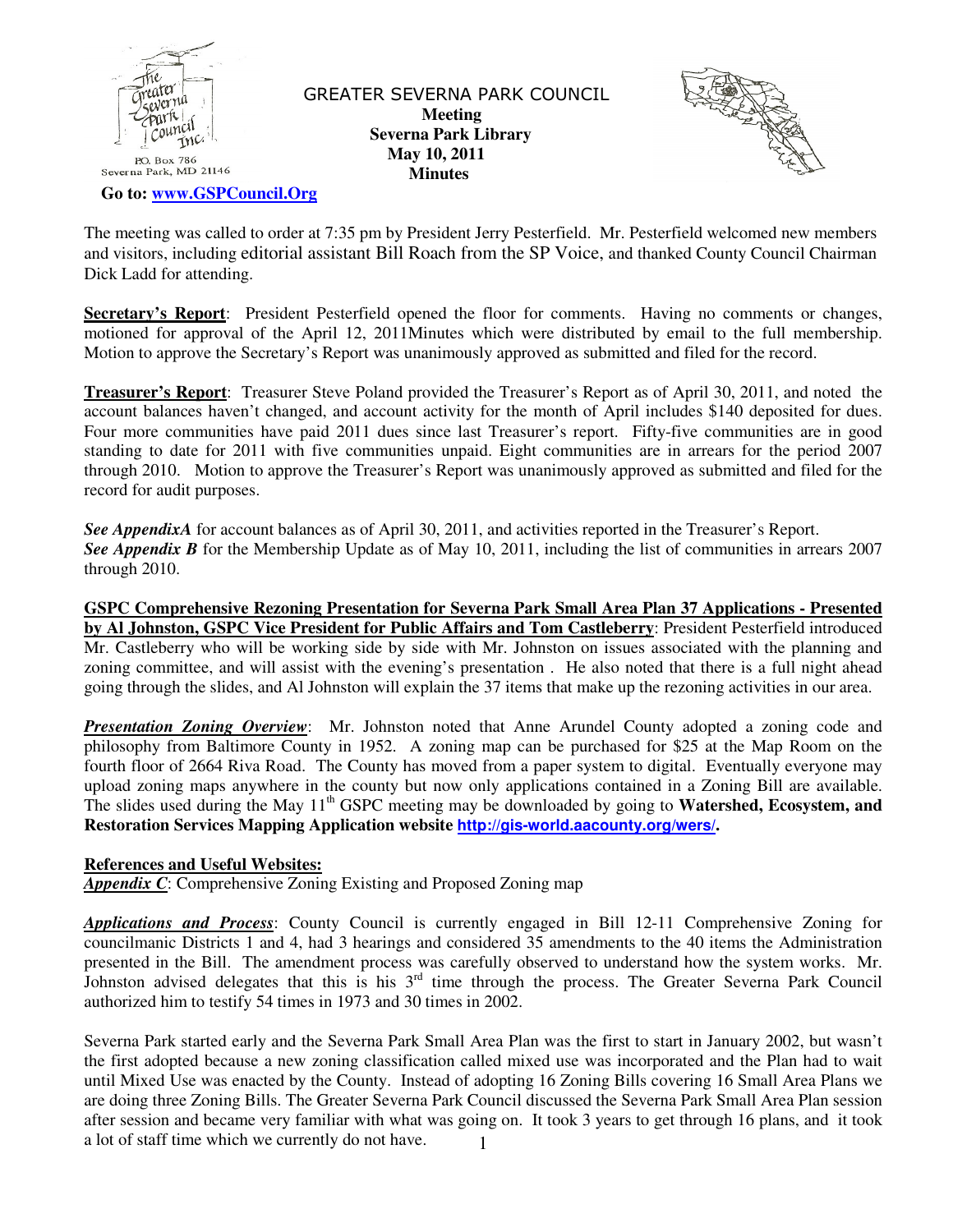Districts 6 and 7 (Crownsville, Annapolis, Neck, Crofton, Edgewater/Mayo, Deale/Shadyside, and South County) are now on the web page and will be the next Bill to come up before the County Council. The process has started and the public hearing on Districts 6 and 7 before the planning advisory board will be held tomorrow night (May 11) at 6:30 pm at Heritage Park, 2664 Riva Road, in the Chesapeake Room. Districts 2, 3, and 5 will be done later. If done chronologically, District 5-Severna Park will be the last, enabling the GSPC to learn as much as we can about what is going on with other areas.

The Comprehensive Zoning process provides that you can apply to have your property rezoned and you can apply to have someone else's property rezoned. Later tonight we are going to see at least one instance where someone did apply to zone their neighbor's property and the neighbor didn't know about it. It's up to us to make sure we understand what is happening in our communities, and tonight you are going to see 37 slides where people have applied to have their property or someone else's property rezoned. The County is into the digital layer which means instead of going out and buying all these paper plans--we can just download a digital file.

Tonight you will see who has applied. We do not have all the information about the 37 applications since they are sitting at planning and zoning. As we look at Districts 1 and 4 roughly 70 percent of those people who applied got into the Bill 12-11 which the County Council may adopt next Monday night.

That will mean that some applications will go by the wayside and I will show you some applications that make no sense at all, and I can assure you that one of the applications for certain will never make the Bill. It will just die in planning and zoning. The County Council can pick up any of these items that the Administration doesn't suggest, and they can amend the Bill. Will talk a bit about Bill Amendments at the end of tonight's program. Tonight's presentation is an overview to outline the information on the 37 applications, and no decisions or motions will be made tonight.

*See Appendix D* for the full list of GSPC Comprehensive Zoning Application Watch List Items (37 applications).

*Wrap Up and Next Steps*: In closing, Mr. Johnston noted that there are four classifications, C1, C2, C3, and C4. C4 is the highest classification meaning Highway commercial. Mr. Johnston noted that he has set up 37 folders on his computer and will be folding in all information into each folder on each application, and when it comes time to make decisions GSPC will know what it looks like, will know zoning around each property, and know who the neighboring communities are and related traffic patterns so will have all relevant details when it comes time to make decisions.

Mr. Pesterfield also noted that there is a lot of information that will be provided when they send the information and slides to each community. Along the side on each slide is a menu that you can turn on and off topical items, including wetlands that will show where the wetlands are, turn off vegetation so you can see the lot lines better, and turn on the critical area to ensure whether the property is or is not in a critical area. The information is being given to the communities early since it will be in July – August before the District 5 zoning will be considered, but it will give the communities an opportunity to ask questions of the GSPC.

*Introduction of Tom Castelberry*: He also introduced and welcomed Tom Castleberry and noted that Tom is shadowing Al Johnston and spending a lot of time reviewing documents sent out. He also brings a lot of knowledge about planning and zoning that Al has. He has lived in Severna Park since 1983, and raised his children in Severna Park. He also brings a lot of knowledge about real estate and construction from his years of experience working for Safeway. He was responsible for the rebuilding of the Arnold Safeway. Tom has agreed to work more with us on planning and zoning and provide assistance to Al by engaging with the counties and attending meetings. Mr. Castleberry noted that he is looking forward to working with Al although he doesn't want delegates to have an expectation that he has the knowledge, expertise and experience that Al Johnston has.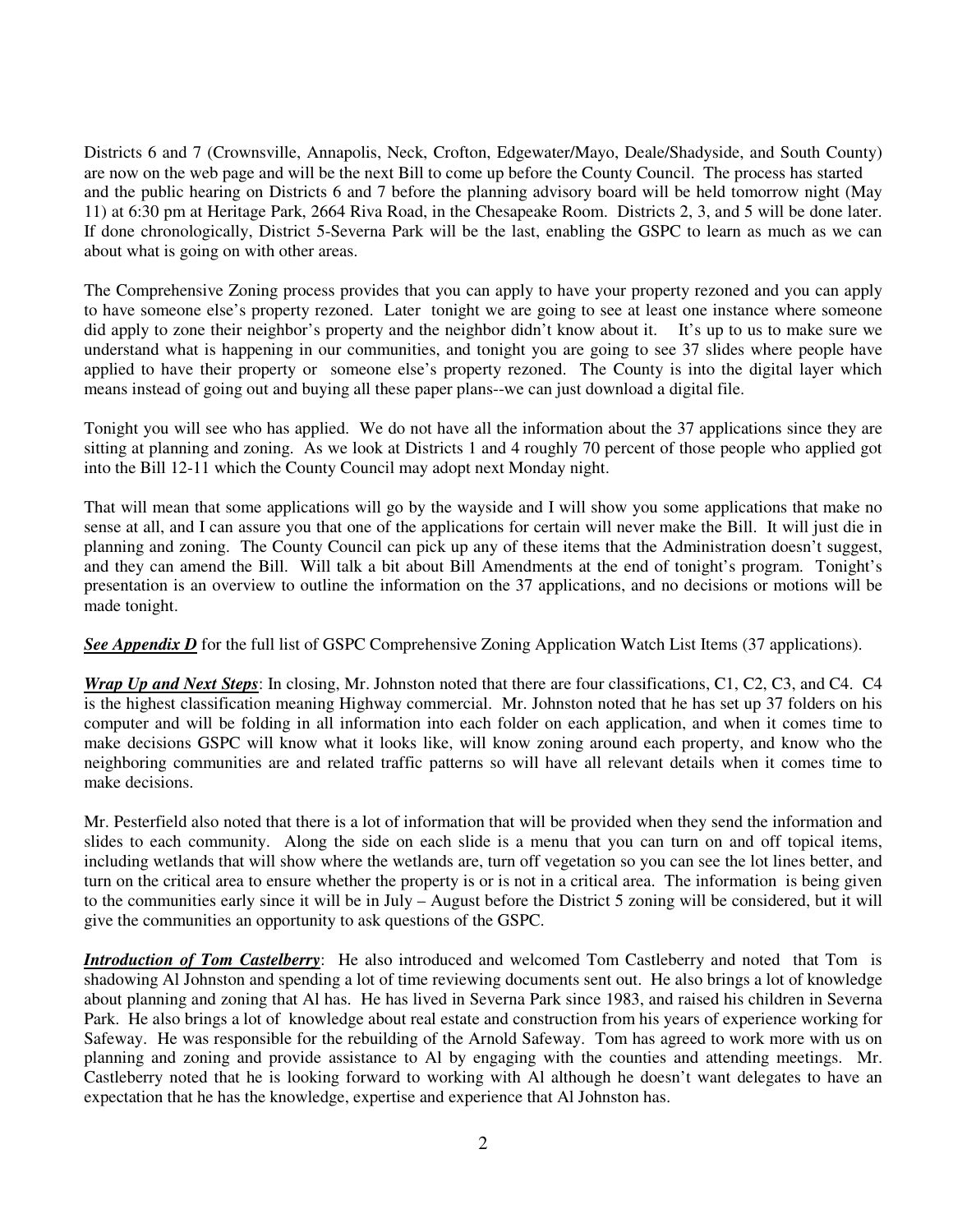**GSPC 2011 Survey Report**: Mr. Pesterfield advised members on behalf of Dan Nataf that the GSPC survey will be presented at the June meeting by Mr. Nataf.

**Public Works Report**: No report.

**Education Committee Report**: Brad Myers noted that the Council public meeting for the budget was last night and the next Council public meeting will be tomorrow night. Mr. Johnston attended and advised no one spoke on behalf of the Severna Park High School last night. He will try to attend tomorrow night's Council meeting. He also noted that the Board of Education is trying to restructure the advisory committee by changing it to be a Board of Education appointed group.

**Severna Park High School Funding in the 2012 Budget**: Mr. Pesterfield also wanted to assure Mr. Ladd that the High School is the number one priority for the communities. Mr. Ladd noted that he is highly aware of the priority, and noted that the 2012 budget is funding for the two year design phase of \$3.8 million. Looked good until Friday night's paper, now there is an \$8 million shortfall because gambling won't start as soon as expected, and that's what raised the issue and is a last minute concern. Mr. Pesterfield asked delegates to voice their concerns to the County Council members, and noted that Dick Ladd and County Executive Leopold are strong supporters of the funding.

Director John Norville suggested that residents contact the County Council members via E-mails and/or telephone calls and ask for their support of the Capital Budget project to continue funding of the next design phase for the Severna Park High School. Timing is urgent! Point out that the Feasibility Study has been completed and has defined the school. The cost is significantly less than previously estimated. It is approved by the Board of Education and is in the County Executive's FY 2012 Capital Budget. This project was unanimously approved by last year's County Council, and it is essential that it be continued. County Council Chairman Dick Ladd and County Executive John Leopold have already supported our schools for which the GSPC is very grateful.

**UPDATE**: Mr. Pesterfield noted that it is important that Severna Park residents send emails asap to the following AA County Council members expressing a need for them to support the funding for the Severna Park High School design phase in the 2012 Budget. The email addresses of the County Council members that are important to contact are: ctrumbauer@aacounty.org and jerry.walker@aacounty.org

**Police-Community Relations Report**: Buck Brown and Julie Krause. Buck Brown advised members of the following items:

*Officers Recognized*: During the April 20, 2011 meeting of the AA County Police/Community Relations Council, the following officers were recognized:

- Sgt. Sara Shriver, Sergeant of the Year
- Janet Skipworth, Booking Officer of the Year
- Carroll Reese, Reserve Officer of the Year

*Reserve Officers Needed*: Commander Waltemeyer emphasized the importance of an adequate number of Reserve Officers are particularly needed during the busy summer season. He requested that anyone interested in serving the community as a trained reserve officer, to please contact him or Corporal Bryan Malar, Coordinator of Reserve Officers, at 410-222-0042 or via email at  $p91042@$  aacounty.org. The requirements are for 16 hours/month to be determined.

**Environmental Committee Report**: Submitted by Ann Jackson & Ed Krause, Watershed Stewards. *See Appendix E* for full Committee Report.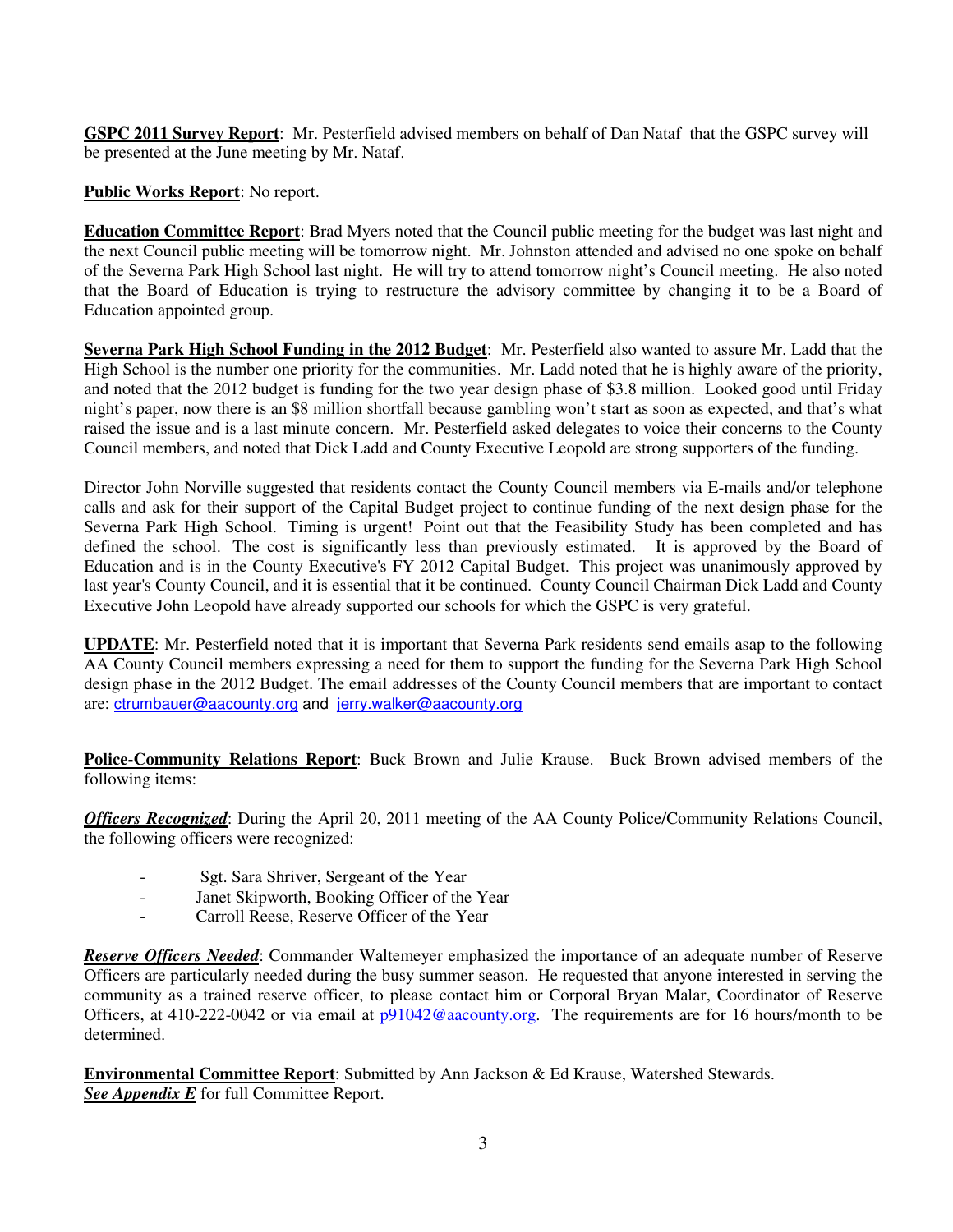**Planning/Zoning/Legislative Committee**: Al Johnston, Vice President for Public Affairs, referred delegates to the GSPC Zoning/Legislation Agenda for May  $10<sup>th</sup>$  and highlighted the following items:

- Growth Action Network, Bill 12-11
- Comprehensive zoning procedures for Districts 1 and 4
- Bill 27-11 Appropriation Hearings May 9 and 11 and Funding for Benfield Elementary (\$735,000); Folger McKinsey (\$8,848,000); and Severna Park High (\$3,579,000)
- Ferry Point Marina (BA 01-11A) continued to June 8 and 9, 2011
- Hambly Case (BA 42-10A) rescheduled to 5/11 Mr. Johnston will attend *Note*: See update included at the end of **Appendix F**
- Clickner Case (BA 3-07V and 4-07 V) (Large Dobbins Island) Three more Board Hearing s
- Subdivisions and Pre-submission Meetings on going

*See Appendix F* for detailed list of activities**.** 

### **New Business**:

*B&A Trail named to "Trail Hall of Fame":* President Pesterfield advised delegates that the B&A Trail has been named to the Trail Hall of Fame.

*Beautification Fund*: Mr. Johnston noted that it's time to look at the beautification fund and Mr. Pesterfield agreed it would be discussed later with council members.

*West Severna Park Mail Boxes and Homes Broken Into*: Mr. Pesterfield advised delegates that mail boxes and some houses have been broken into recently in West Severna Park. He emphasized that it is important to be alert and take precautions, and to call 911 if they see anything suspicious.

*North Severna Park Complaints*: It was also noted by a delegate that residents should be aware of reports that residents of North Severna Park have been approached by people offering to de repairs on cars, and have been taken advantage of. It's important to report these incidents to police also.

*Eastern District Ride Along – June 3, 2011*: Anne Arundel County Eastern Police District is looking for volunteers for the ride along June 3<sup>rd</sup> from 3:00 p.m. to 11:30 p.m. Volunteers should call Sgt. Tom Newman, Eastern District - 3700 Mountain Road, Pasadena, MD. Phone: (410) 222-6145 or via Email: PD\_EasternDistrict@aacounty.org

#### **Chamber of Commerce Greater Severna Park**: No report.

#### **Other Community Business:**

- **Council Chairman Dick Ladd's Monthly Review for May**: Contact his office to share ideas and thoughts by email at dladd@aacounty.org or contact Diane Jennings, Legislative Assistant, at d.jennings@aacounty.org, or call 410-222-1401, or to receive Council Chairman's Memo dated May 1<sup>st</sup> for activities during May and Council Chairman Ladd's comments on the County Budget submitted for FY 12 including \$1.192 bill for the General Fund, and \$169 million Capital Budget. He noted that the To help offset these increases, such as energy and health care costs, all County employees will again take furloughs and take-home pay reductions of about 4.6%; 48 County positions will be eliminated; 14 employees are slated to be let go; and departmental operating budgets will be trimmed by as much as 12% in some cases. Total authorized County employment will decline to FY01 levels.

This spending plan is based on having \$31.4M (+2.9%) more recurring revenue than this fiscal year. This includes a \$.03 increase in the property tax rate plus higher income tax revenues, State-shared revenues, and Recordation and Transfer tax revenues. However, these increases are offset by reductions in one-time funding available to balance the budget**.**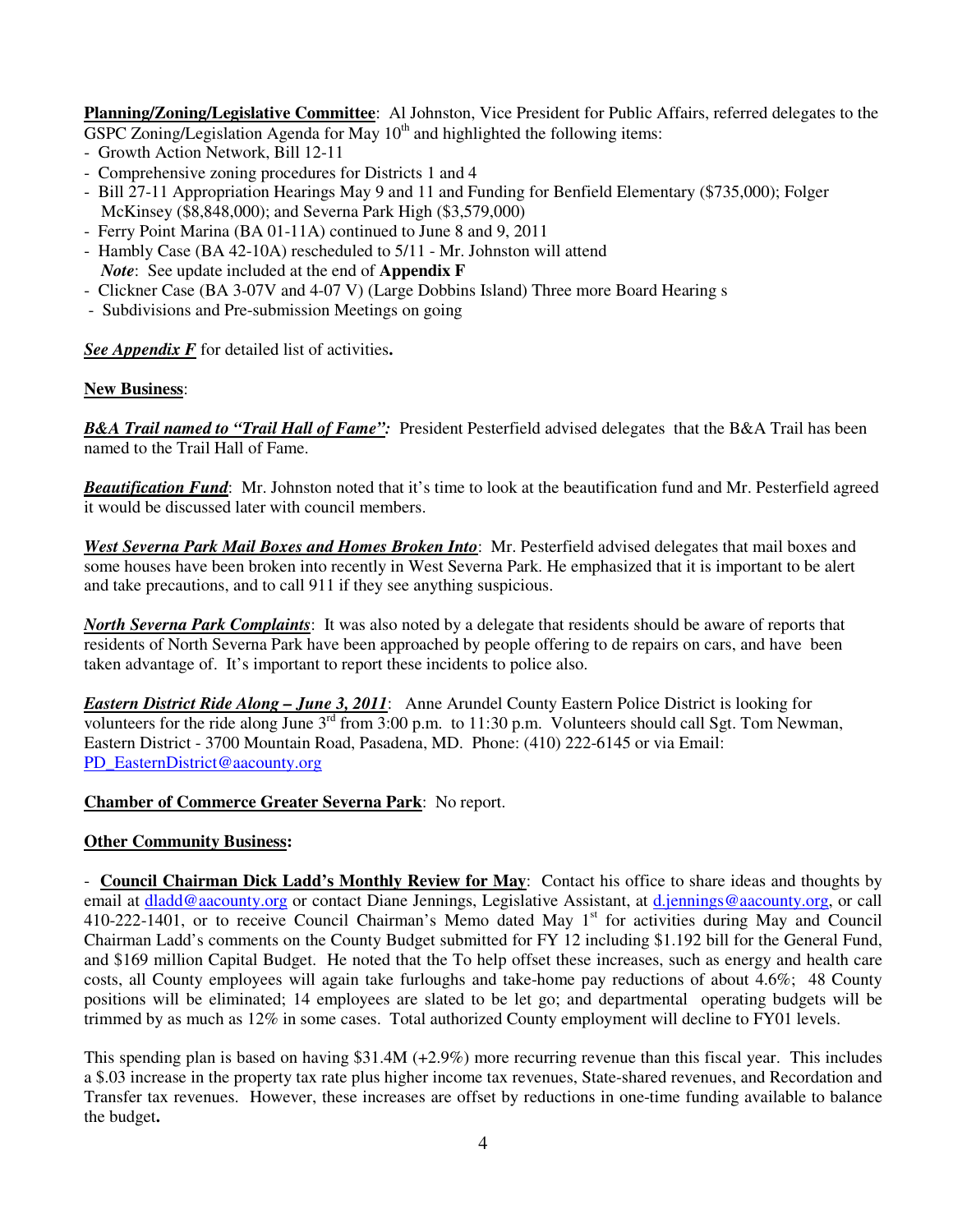The \$169M FY12 "General County" Capital Budget is down slightly from \$172.3M projected in last year's budget and shows slight increases in FY13-14.

Importantly, \$3.6M is requested in FY12 for the next phase (planning and design) with FY13-15 construction funding budgeted for the new Severna Park High School. FY12 feasibility study funding for Benfield Elementary is requested with FY15-17 construction funding programmed. No funding is programmed through FY17 for the next block of schools, which includes Arnold Elementary.

- **Marina Hardy, Community and Constituent Services for County Executive John Leopold**: Visit www.aacounty.org for "Month in Review," and important community events and information for May from County Executive Leopold. Ms. Hardy reminded delegates that if anyone has any questions or concerns, please don't hesitate to contact her at 410-222-1323 or via email at mhardy@aacounty.org.

### **Kinder Farm Park Upcoming Event and News**: Visit www.kinderfarrmpark.org

*Spring Photo Competition*: The Friends of Kinder Farm Park are holding an amateur photography competition for people of all ages to submit photos by June 20, 2011. For competition rules and entry instructions or go to website www.kinderfarmpark.org or pick up a flyer at the Park Visitors Center.

*Vandalism at Kinder Farm Park*: Jim Rausch, President, Friends of Kinder Farm Park has reported that there have been numerous acts of vandalism at Kinder Farm Park, such as graffiti on playground equipment, destruction of property, tearing out lots of plants in a serenity garden and spray painting sidewalks. It is believed that these criminal acts are occurring after dark. Not only is the vandalism aggravating to see, but it requires money and manpower to correct. This means that our tax dollars are being used to have things repaired and replaced.

Please talk to your families about the seriousness of these acts that are damaging a resource that many, many people enjoy. If these vandals are caught, they will be prosecuted and forced to pay for damages. If anyone has information regarding this situation, please contact either the police or the staff at Kinder Farm Park. Your identity will remain anonymous if you wish.

Many people have worked so hard to make Kinder Farm Park a place for all to enjoy. Please help to protect it.

#### **Next Meeting Dates:**

- Board of Directors Meeting: **Wednesday, May 25, 2011** 7:30 pm Severna **Park Library**
- General Meeting: **Tuesday, June 14, 2011** 7:30 pm Severna Park Library

The meeting was adjourned at 9:10 pm.

Very respectfully submitted:

Vathlen S. Michels

Kathleen J. Michels, GSPC Secretary May 20, 2011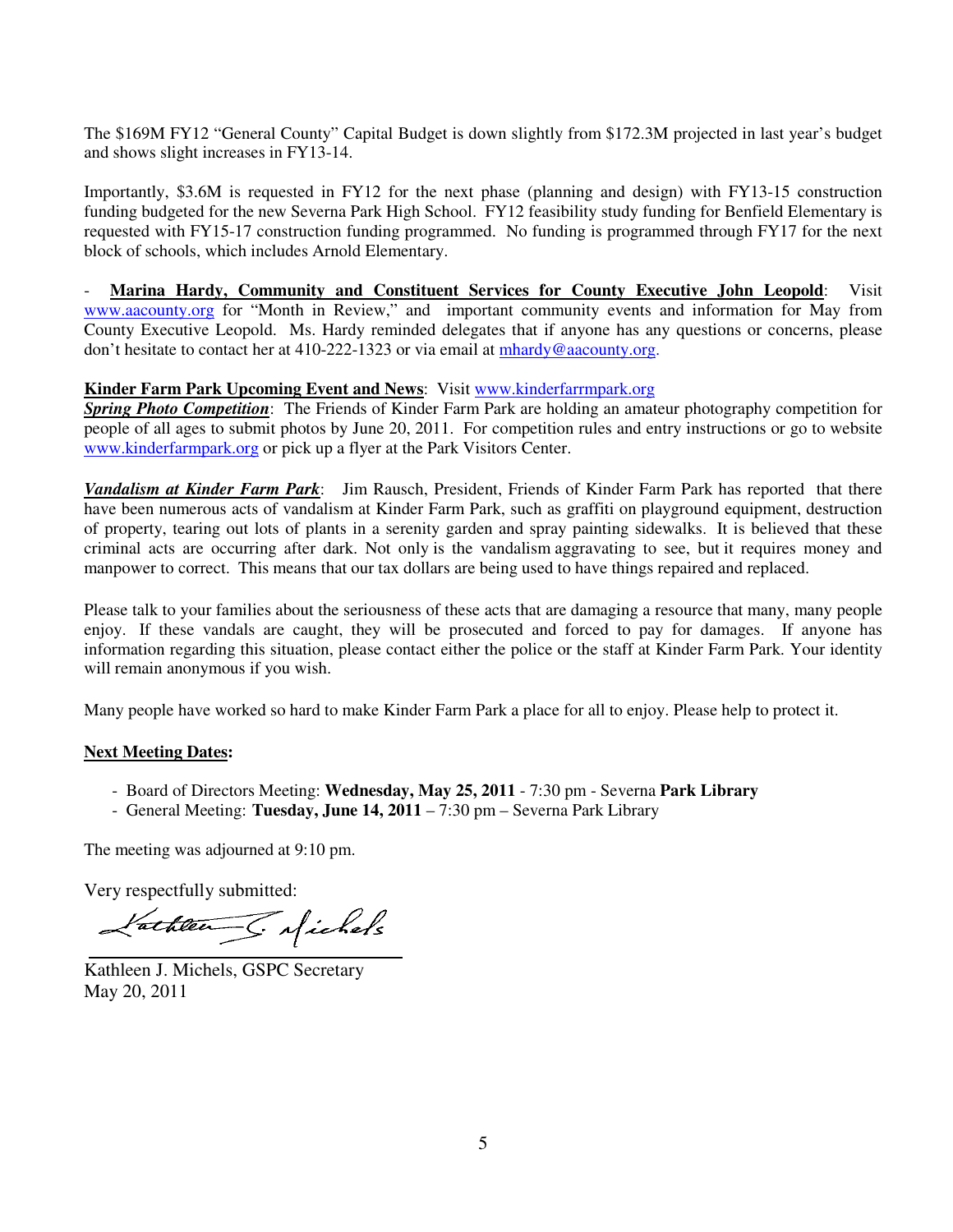GSPC General Meeting

*May 10, 2011*  Treasurer's Report

## GSPC General Meeting

# *May 10, 2011*

Treasurer's Report

 **Account balances** (as of 04/30/2011)

| BB&T checking            | $=$ \$ 6191.88  |
|--------------------------|-----------------|
| SmithBarney money market | $=$ \$ 791.43   |
| SmithBarney CDs (4)      | $=$ \$25,000.00 |

### **Beautification Trust Fund** balance (as of 04/30/2011)

\_\_\_\_\_\_\_\_\_\_\_\_\_\_\_\_\_\_\_\_\_\_\_\_\_\_\_\_\_\_\_\_\_\_\_\_\_\_\_\_\_\_\_\_\_\_\_\_\_\_\_\_\_\_\_\_\_\_\_\_\_\_

| <b>BankAnnapolis</b> | $=$ \$ 2,473.61 |
|----------------------|-----------------|
|----------------------|-----------------|

### **Account activity in April**

| BB&T<br>Dues deposited<br>Checks cleared            |                  | $=$ \$ 140.00  |
|-----------------------------------------------------|------------------|----------------|
| --none<br><b>SmithBarney</b><br><b>Money Market</b> | $=$ \$<br>$=$ \$ | (0.00)<br>0.00 |
| <b>Interest</b>                                     | $=$ \$           | (1)(1)         |

|          | BankAnnapolis (Beautification Fund) |  |
|----------|-------------------------------------|--|
| Interest | $=$ \$ 0.00                         |  |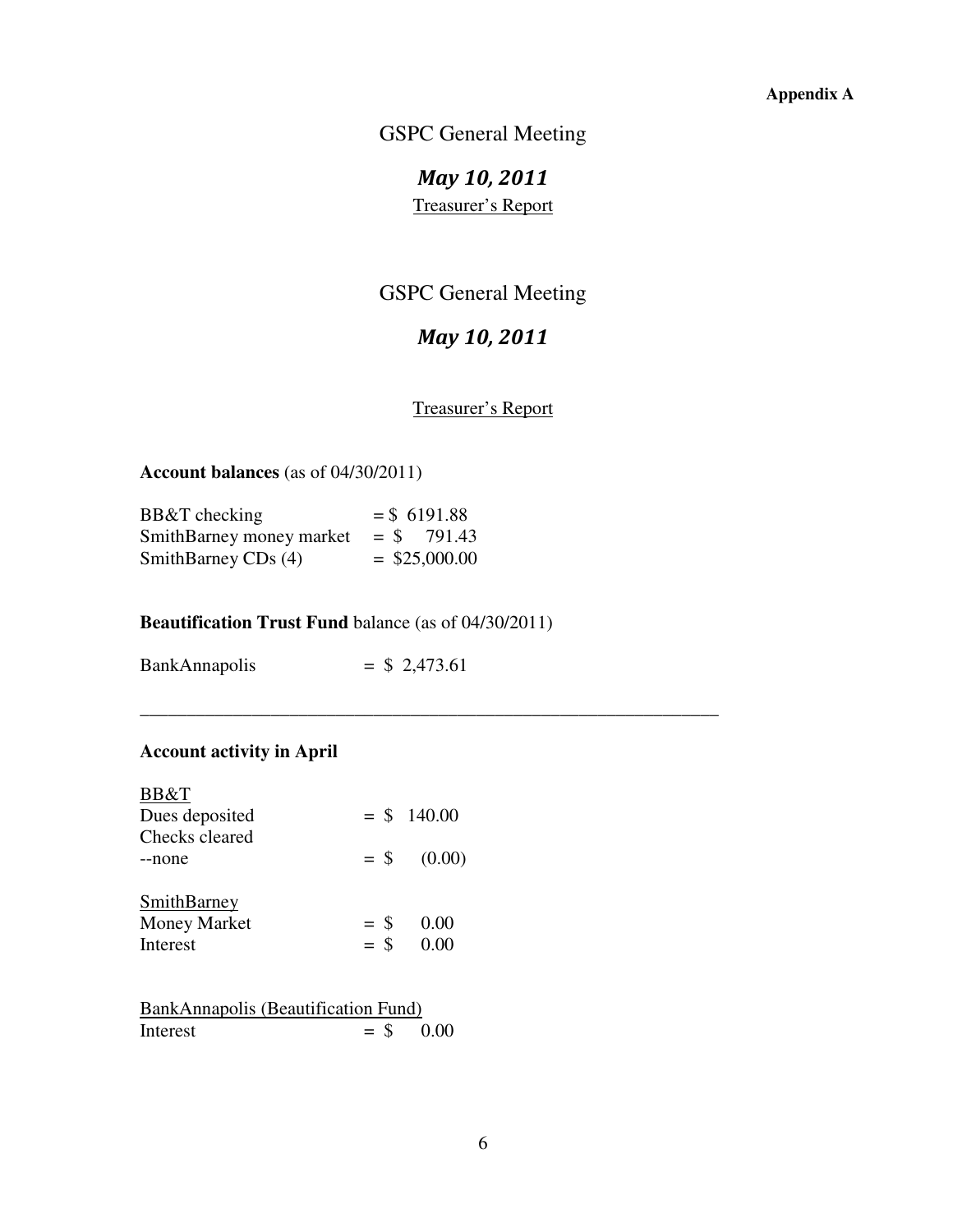### **GREATER SEVERNA PARK COUNCIL**

### **Membership UPDATE**

**May 10, 2011** 

The list of Greater Severna Park Council communities and their membership status includes:

## **55 Communities in Good Standing YTD 2011**

## **Unpaid for 2011 (5)**

Ben Oaks, Chartwood, Linstead, McKinsey Park, Severn Heights.

-------------------------------------------------

## **Paid for 2011 (50)** (Most recent dues payments in red)

Arnold Preservation Council, Belleview Estates, Bendale, Berrywood, Bluff Point, Brittingham, Cape Arthur, Carrollton Manor, Cattail Passage, Chartridge, Chartwell, Colchester, County Crusaders, Crain West, Cypress Improvement, Cypress Landing, Fair Oaks, Fairwinds, Glen Oban, Harlequin, Hollywood, Jennings Road, Kensington, Kilmarnock, Lake Waterford, Lower Magothy, Magothy Forest, Manhattan Beach, North Cape Arthur, North Severna Park, Olde Severna Park, Point Field Landing, Pointfield West, Round Bay, Severna Enclave, Severna Forest, Severndale, Sheffield Park, Shipley's Choice Community, Shipley's Choice Homeowners, Shipley's Retreat Homeowners, Swann Point, Twin Harbors, Westridge, West Severna Park, Whitehurst, Whitney's Landing, Williams Woods, Woodberry Farms, Woodbridge Forest.

-------------------------------------------------

## **Communities in arrears**

- For 2010: Evergreen, Oakleigh Forest.
- For 2009 -- 10: Berrywood Ridge, Berrywood South, East Earleigh Heights.
- For 2008 -- 10: Jones CA.
- For 2007 -- 10: Arundel Plaza, McKinsey Woods.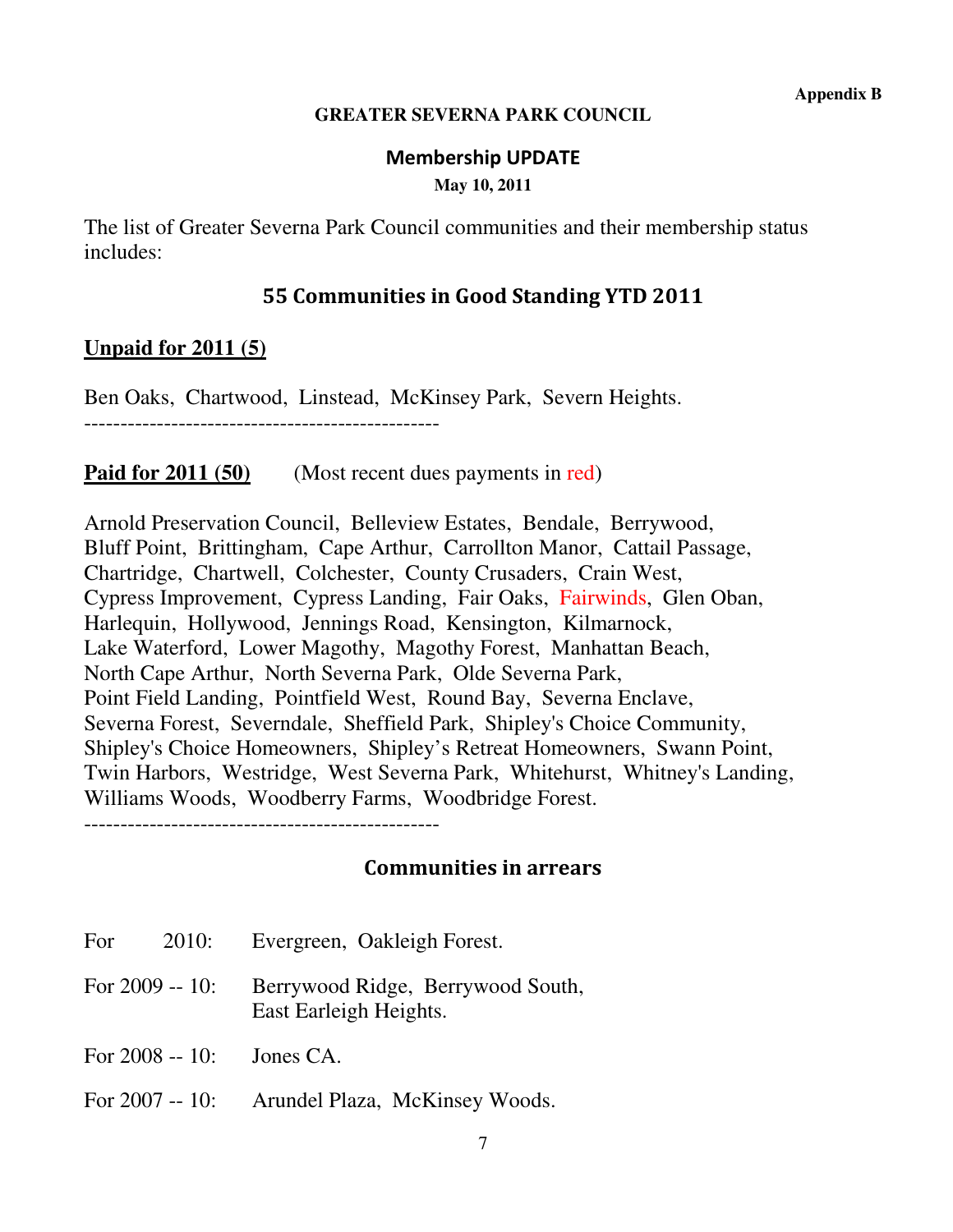## **Appendix C**

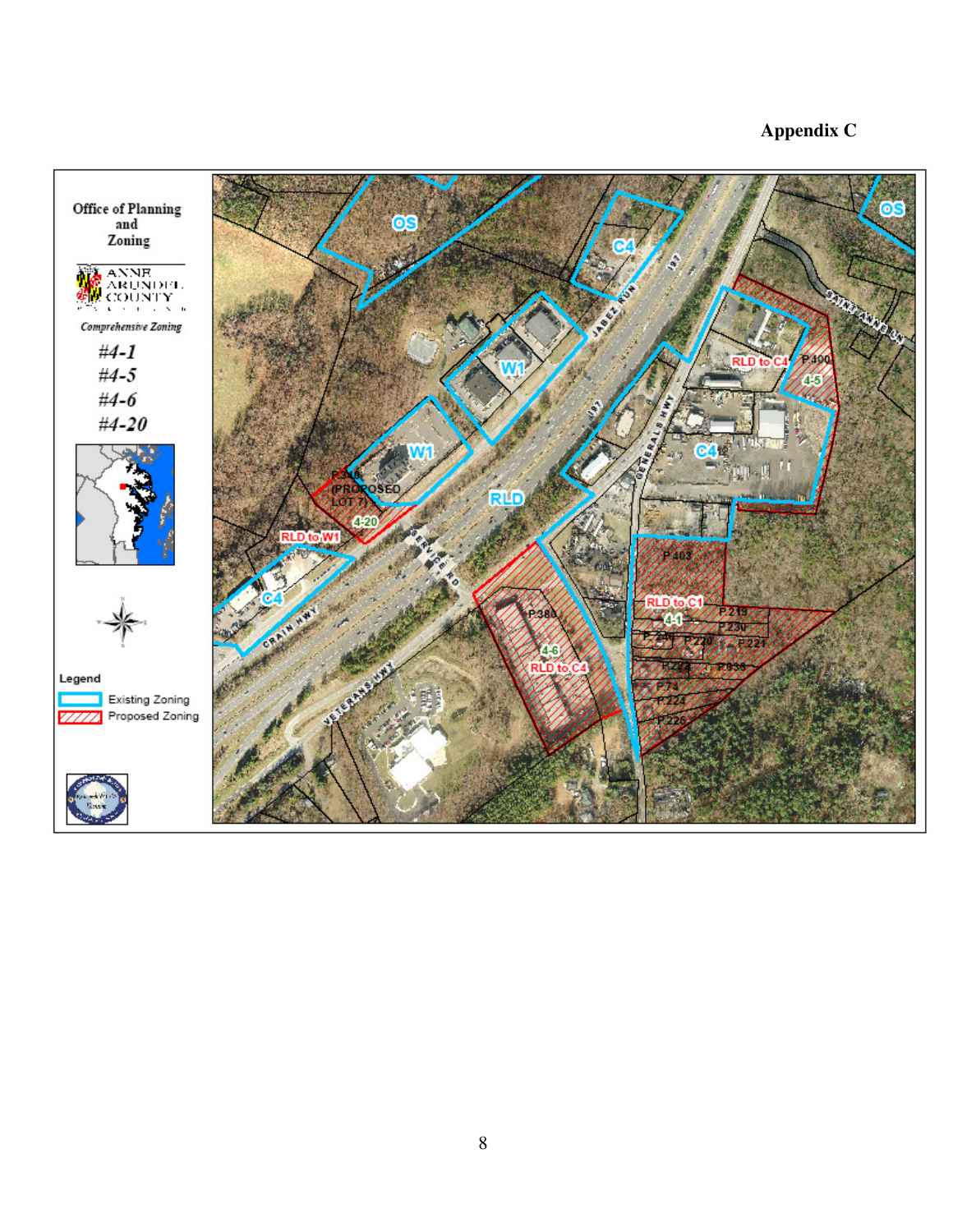#### **Appendix D**

#### **GSPC Comprehensive Zoning Application Watch List Draft 4-24**

#### **Boldface=Cases for significant Investigation The last item for case is the Tax Map/Parcel Number, the current use is per applicant**

- 1. **#1032, Ritchie Way Ltd Partnership,** 825 Ritchie H'way, 21146, R2 to C4, Car Wash Service, 32E/412
- 2. **#1042, K. Dale Willians**, 8099 Veterans H'way, 21108, R2 to C4, Benfield Service Center 22/475
- 3. **#1074, Robert Rodriguez**, 84 Ritchie H'way, 21122, R2 to C2, Escape Advertising, 23/181
- 4. **#1094, James Chappell**, 848 Ritchie H'way, 21146, R5 to C3, Residential, 32E/417
- 5. #1103, Offett/Watts & Johnson, 930 Ritchie H'way, 21146 R5&R2 to Commercial, Residential, 32/35
- 6. #1104, Offett/Warner Johnson, 21 Hoyle Ln, 21146, R5 to Commercial, Residential, 32/108
- 7. #1105, Offett/ Warner Johnson, 973 B&A Blvd, 21146, R5 to Commercial, Residential, 32/112
- 8. #1106, Offett/ Claudette White, B&A Blvd, 21146, R5 to Commercial, Unimproved, 32/105
- 9. **#1112, Robert Yesker**, 383 Ritchie H'way, 21146, R2 to C3, Sea Food Carry Out, 24/428
- 10. **#1120, Frank Eastman/Forked Creek Yacht Club**, 456 Severn Rd, 21146, R1 to MA3, Yacht Club 31/414
- 11. #1126, Mark vanReuth, 924 B&A Blvd, 21146, R2 to R5, Residential, 32/94
- 12. **#1143, Habib Malik**, \_\_\_Ritchie H'way, 21146, R2 to C4 or C3, Vacant, 32/29
- 13. **#1165, Kathleen Bye**, 238 Ritchie H'way, 21146, R2 to SB, Home Occupation, 23/756
- 14. **#1190, Najeeb Sarwar.** 93 W. Hamberg St, 21146, R2 to C4, Residential, 23/161
- 15. **#1228, Robert Warren**, 407 South Dr, 21146, R5 to MA2, Marine Railway, 24/345
- 16. **#1278, Leach Development Corp**, 798-800 Ritchie, H'way, 21146, C3 to C4, Motorcycle Sales, 32/731-770
- 17. **#1280, Bob Blanchfield,** 478 Jumpers Hole Rd, 21146, R2 to C2. Nursery, 23/156-422, 31/221- 222
- 18. **#1289, Steve Curtis**, 8657 Veterans H'way, 21108, R2 to C4, Contractor Storage, 22/183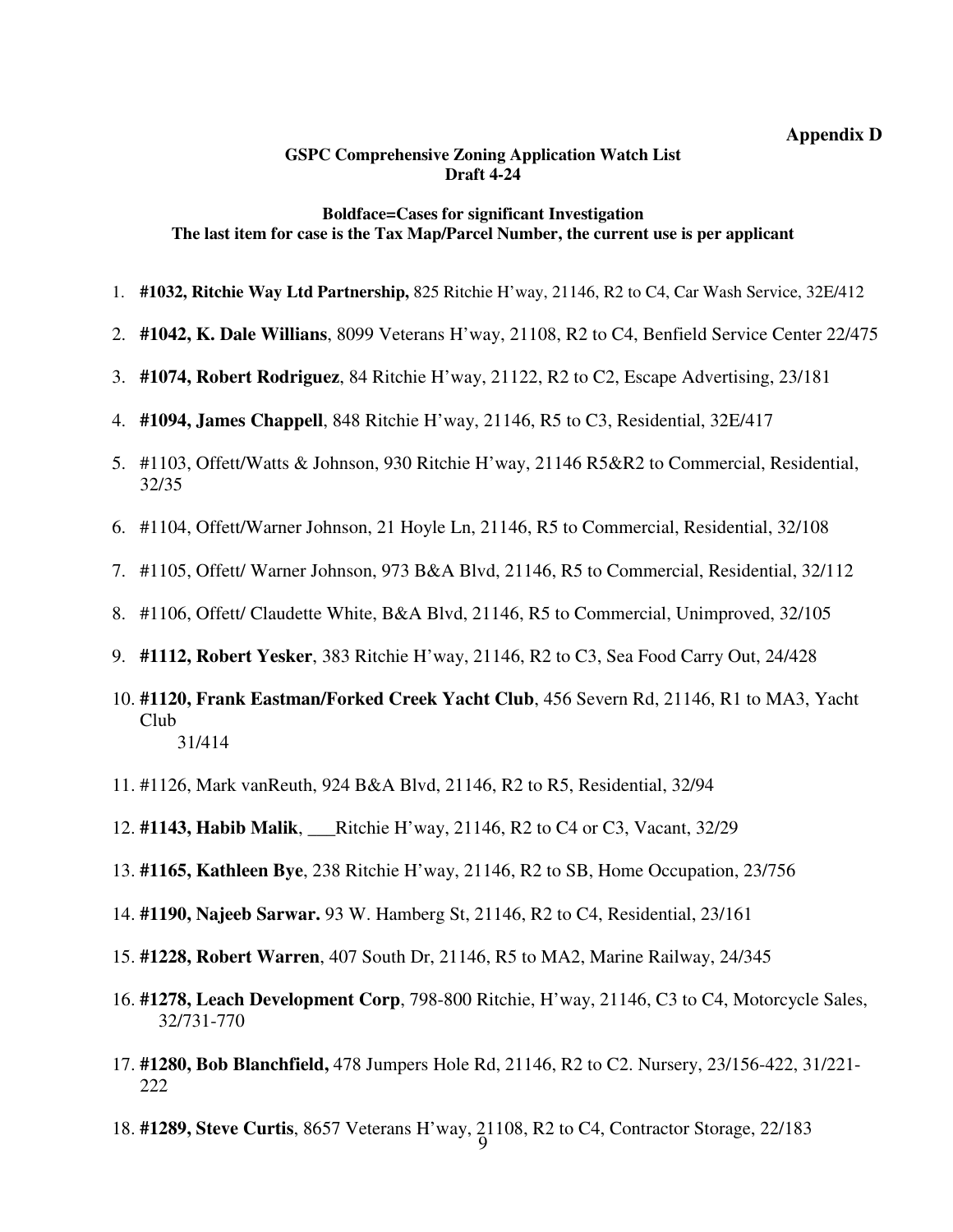- 19. **#1308, Peter Moscker**, 302 Ritchie H'way, 21146, R2 to C3, Insurance Office, 23/668
- 20. **#1309, Harms Corp**, 92 Ritchie H'way, 21122, R2 to C2, Residential rental, 23/403
- 21. **#1334, Valley Hi, LLC**, \_\_\_Ritchie H'way, 21122, R5 to C3, Vacant, 24/396
- 22. **#1346, Michael McGurk**, 236 Ritchie H'way, 21146, R2 to SB or C1, Home Office, 23/757
- 23. **#1378, Riveria Development/Musselman & Crosby**, 8301 & 8307 Veterans H'way, 21108, R2 to C2, Vacant & Residence, 22/429 & 430
- 24. **#1387, Kathy Galli/Bee's Nest, LLC**, 454 Severn Rd, 21146, R1 to MC, Marina, 31/378
- 25. #1438, David Canty, 602 Knollwood Rd, 21146, R5 to Subdivision, Residential, 31/38
- 26. #1016, Francis Smith, 226 Hallman Rd, 21146, R1 to R2, Residence, 23/226
- 27. **#1139, Kenneth Fligsten**, 507 West Dr, 21146, R5 to C1, Commercial Office, 31/38
- 28. #**1189, John Boring**, 8355 B&A Blvd, 21122, R1 to C3, Residential, 24/5
- 29. #**1208, WAWA, Inc,** 8304 & 8308 Ritchie H'way, 21122, C1 to C4, Residential, 23/38&86
- 30. #1276, Five Pumphrey's Partnership, LLC, 8450 Elvaton Rd, 21122, R1&OS to C3, Luckie's, 16/882
- 31. #1301, Betsy Slicker, 8211 Elvaton Dr, 21122, R1 & OS to R2, R1, OS, Residential, 16/351
- 32. **#1310, 8300 Ritchie, LLC**, 8300 Ritchie H'way, 21122, C1 & R1 to C1, Vacant, 23/37
- 33. #1329, Daljit Sawhney, \_\_\_Hallman Rd, 21122, R1 to R2, Vacant, 23/228
- 34. #1354, Jamie Jacobs, 807 East Pasadena Rd, 21122, R1 to R2, Residential, 23/343
- 35. **#1416, Peter Leimbach**, 8419 B&A Blvd, 21122, R1 to C4, Vacant, 24/886
- 36. **#1425, Gary Cooper,** 97 Ritchie H'way, 21122, R1 to C4, Contractor lot, 23/173
- 37. #**1426, Keith Faulkner,** 101 Ritchie H'way, 21122, R1 to C4, Garden Center, 23/176

Albert M. Johnston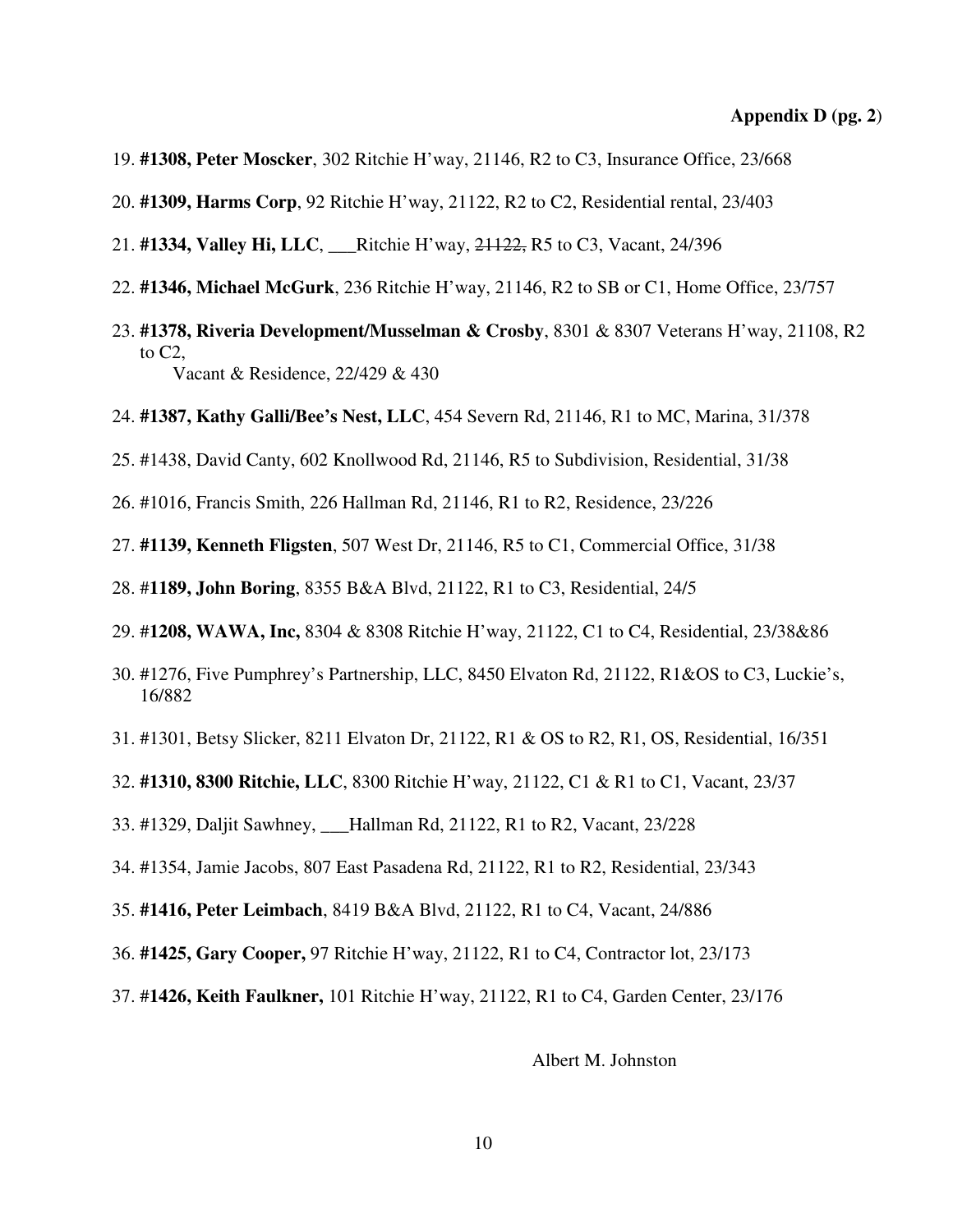### *Environmental Committee report for Greater Severna Park Council Meeting*

Tuesday, May 10, 2011 - Submitted by Ann Jackson & Ed Krause, Watershed Stewards

## **Safe Swimming**

The Anne Arundel County Department of Health recommends the following for safe swimming:

- 1. Never swim within 48 hours of heavy rainfall in the Bay or other natural bodies of water.
- 2. Shower as soon as possible after water exposure.
- 3. Cover open wounds and clean injuries immediately if they come in contact with natural bodies of water.
- 4. Check for recreational water closings and safety messages **or call 410-222-7999** or sign up for Ealerts about beach closings at www.aahealth.org/programs/env-hlth/rec-water/alerts.

## **OSPIA Rain Garden**

OSPIA is planting their second community rain garden on Saturday May 21. Contact Ann Jackson at ajax.tmm@verizon.net or 443-223-7236 for more information.

### **Severn River Association**

SRA Monthly Meeting Tues 17 May 2011. Bob Masters, President of Masters Landscape Architecture will speak on Sustainable Waterfront Integrated Management, discussing steps required to integrate human decision-making with natural processes. Raised in Oxford, he is in the forefront of humanecological change and is profoundly dedicated to making rivers, creeks and the Bay swimmable. One of his innovations is a complex ground covering on slopes to rebuild soils to a quality existing when the Bay was healthy. He uses Severn River examples to demonstrate the problems caused by impervious surfaces and is working with the Anne Arundel County Health Dept. on plants appropriate to the uptake of nutrients from septic fields.(Regular Monthly Board Meetings are held at 7 PM, 3rd Tuesday each month at Arlington Echo Outdoor Education Center, 975 Indian Landing Rd, Millersville MD 21108. Free and open to all interested in Severn River watershed issues.)

### **Lawn Mowers**

According to the U.S. Environmental Protection Agency, the average gasoline powered mower engine, in just one hour of use, will expel the same amount of pollutants as driving a car for 200 miles. Consider an electric mower or a reel mower or reducing the size of your lawn.

### **Magothy River Association** www.magothyriver.org

The next MRA general meeting is Wednesday, May 18<sup>th.</sup> Monthly MRA meetings are held the 3rd Wednesday of every month at 7:30 pm. Meetings are currently held at the Berrywood Community Clubhouse, 2nd Floor.

MRA member Kelly Kalinowski has agreed to head up the Beachwood Park project which is a joint project with the Severna Park ASIPRE group. The objective of this project is to make available safe and user friendly public access so that county residents can see and enjoy the Magothy River. Hopefully this project will create interest in the park and create more interest in preserving and protecting the Magothy River.

The Association plans on reopening an existing county path from Beachwood Park road to the river's edge. Using volunteer help, the project is expected to be completed by June 12 to celebrate Magothy River day.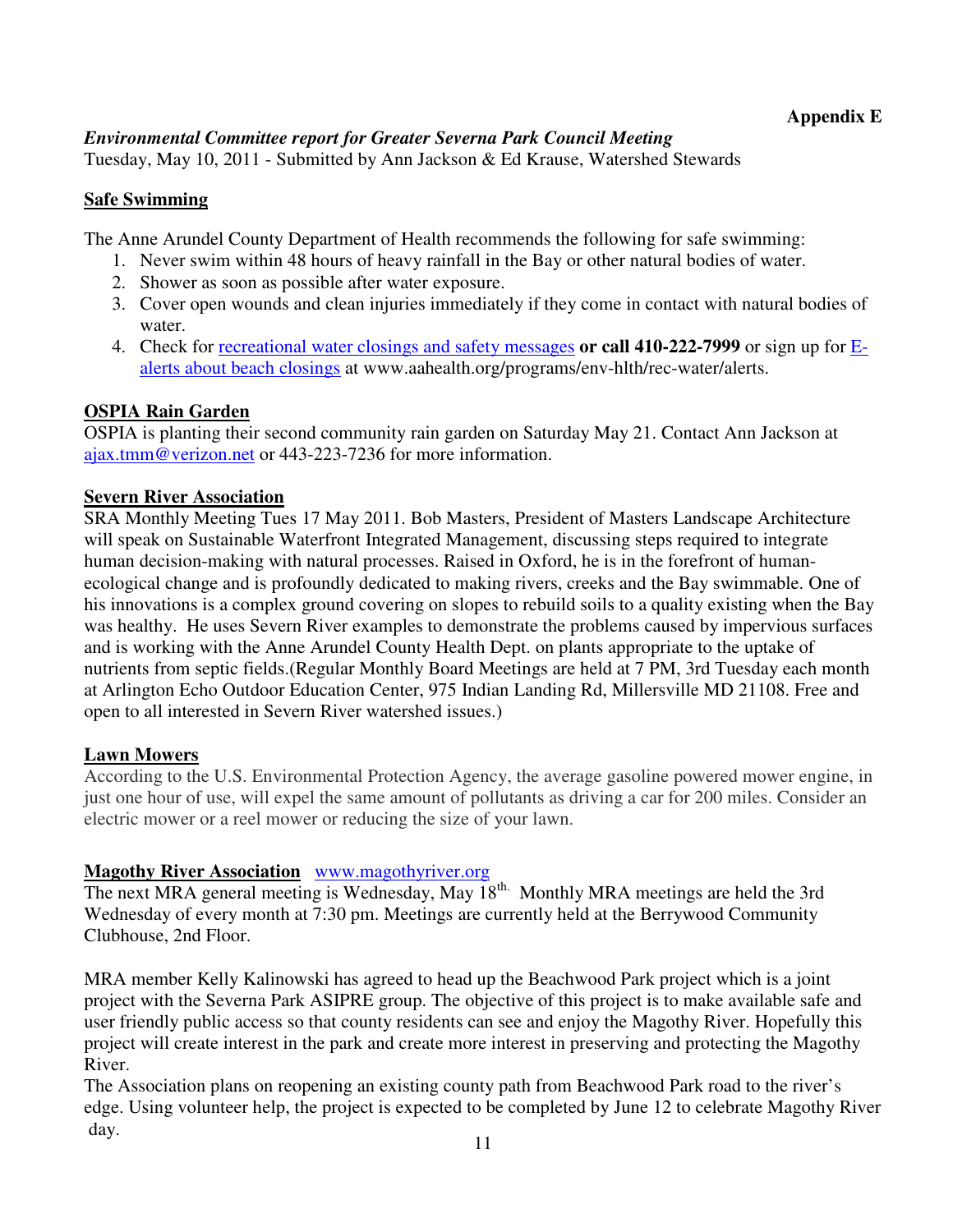#### **Appendix F**

**GSPC Zoning/Legislation Agenda 5-10-11-2, Boldface=Your Attention,** Regular Typeface= Information/follow.

**Legislation, Planning, Zoning and Capital Projects:**

 **County Executive Budget Message, Friday, April 15, 2011 - 11 AM Arundel Center**

 **Growth Action Network, http://growthaction.net/#news, 3-10-11 AMJ PowerPoint on Bill 12-11 Comprehensive Zoning new procedures at Southern High School as applied to Councilmanic Districts 1 &4. Council Work Session 3-14-11 presentation by Lynn Miller, Administrator, Long Range Planning.** 

 **Comprehensive Rezoning for Severna Park SAP**, 37 Applications in District 5 and District 3. District 5 Schedule Change: Notice to Applicants 7-6, Web posting 7-13, PAB Hearings 7-27, Bill introduction 8-1, Council Work Session 8-9, Council Hearings 9-6, 9-19, 10-3, 10-17. **Watch List & Evaluation Sheet to GSPC Board,** 

 **Bill 12-11 Comprehensive Zoning Districts I and IV.** Hearing **3-21, 4-4, 4-19 & 5-2, Some 35 Amendments. Bill 27-11 Appropriations Hearings: Old Mill HS 5-9-11, Council Chamber 5-11-11.** 

 **Benfield ES \$735,000, Folger McKinsey \$8,848,000, Severna Park HS \$3,579,000, URGENT !! Resolution 16-11 Oakwood Road** Surplused, Developer interested at \$500,000.

**Administrative Hearing Officer, Board of Appeals, MDE, Corps of Engineers, Complaints:** 

 **Webpage for AHO: http://www.aacounty.org/AdminHear/Calendar.cfm, Webpage for Board of Appeals: http://www.aacounty.org/BdofAppeals/Calendar.cfm** 

 **Maryland Crematory, LLC,** 408 Headquarters Dr Suite 10, Millersville, Application at North Library (Glen Burnie) –MDE Community Informational Mtg May 17 at 7:00 pm - AACo Fire Dept., 8501 Veterans Hgway Meeting to include permit application process and opportunity for public participation and discussion.

 **§ 17-3-204. Sketch plan community meeting. L. Tom meeting 4-12-11**. Study Committee including HBAM. **2011-56-S Bay Manor Real Estate**, 5-10-11 10:30AM, 305 College P'way, Arnold, nursing home mod. (APC)  **2011-74-V Dana Roche**, 5-17-11 9:30AM, 606 Pine Tree Dr, carport setbacks (W. Severna Park)

**2010-179-V Grant Holdings**, 5-17-11 10:60AM, 345 Ritchie, drive aisles setbacks, (County Crusaders)

- **2011-76-V Stephen Hoffman,** 5-31 10:30AM, 1135 Asquith Dr, Arnold, dwelling setbacks, impervious surface (APC)
- **BA 01-11A Ferry Point Marina** dba Magothy Seafood Restaurant 700 Mill Creek Rd **3-29-11 Continued to 6-8&9-11**

 (**Twin Harbors**, Manhattan Beach) Permit B02264223 issued 12-2-10 for pavilion--parking, critical area Illegal use issues. **Memorandum of Understanding—zoning violations 4 years in the Critical Area, 3 years elsewhere**...

- **BA 42-10A R. Hambly**, **Recessed to 3-23-11** 5:30PM, 363 Hawick Ct, B02268513-86' Antenna (Chartwood Chartwell)*.* **GSPC denied opportunity to present case. GSPC scheduled on 3-23-11 as a witness only.**  **Updated Note for the record at end of Appendix D below**
- **BA 48-10A B. Lutz-Heiman** 2-10-11 5:30PM, 247 Cypress Creek Rd, P&Z failure to recognize two houses as Non Conforming Use, (Cypress Creek) **Board Denied.**
- **BA 4-11A Arundel Mills Partnership**, 3-30,31,11 5:30PM, 3-31-11, 4-5-11, 7649 Arundel Mills Blvd, Hanover, P&Z road adequacy certification. **Withdrawn**

 **BA 3-07V & 4-07V D. Clickner 5-5, 5-10. 5-17, -11** 5:30PM Remand C-07-128211 Standing of CBF and MRA which may resolve comparable issues for all community associations (Large Dobbins Island).

**Board of Appeals Deliberations 5-11, BA 42-10A Richard Hambly; BA 12-11V Peter Bosworth, & BA.**:

**Circuit Court Cases (**Clerk of Court 222-1431) **Court of Special Appeals Cases,** Clerk 410 260-1450, **Court of Appeals,** Court of Appeals Clerk 410-260-1500.

 **Case 60, 2009 MRA & CBF v. Clickner**, (Large Dobbins Island), dismissed by Board of Appeals, Affirmed by Circuit Court, Reversed by Court of Special Appeals, Multiple Parties (CBF, MRA, CAC), 4-30-10 Remand-Board of Appeals-standing. **Board Hearing 5-5, 10, 11, 12 & 17-11. 5:30PM**